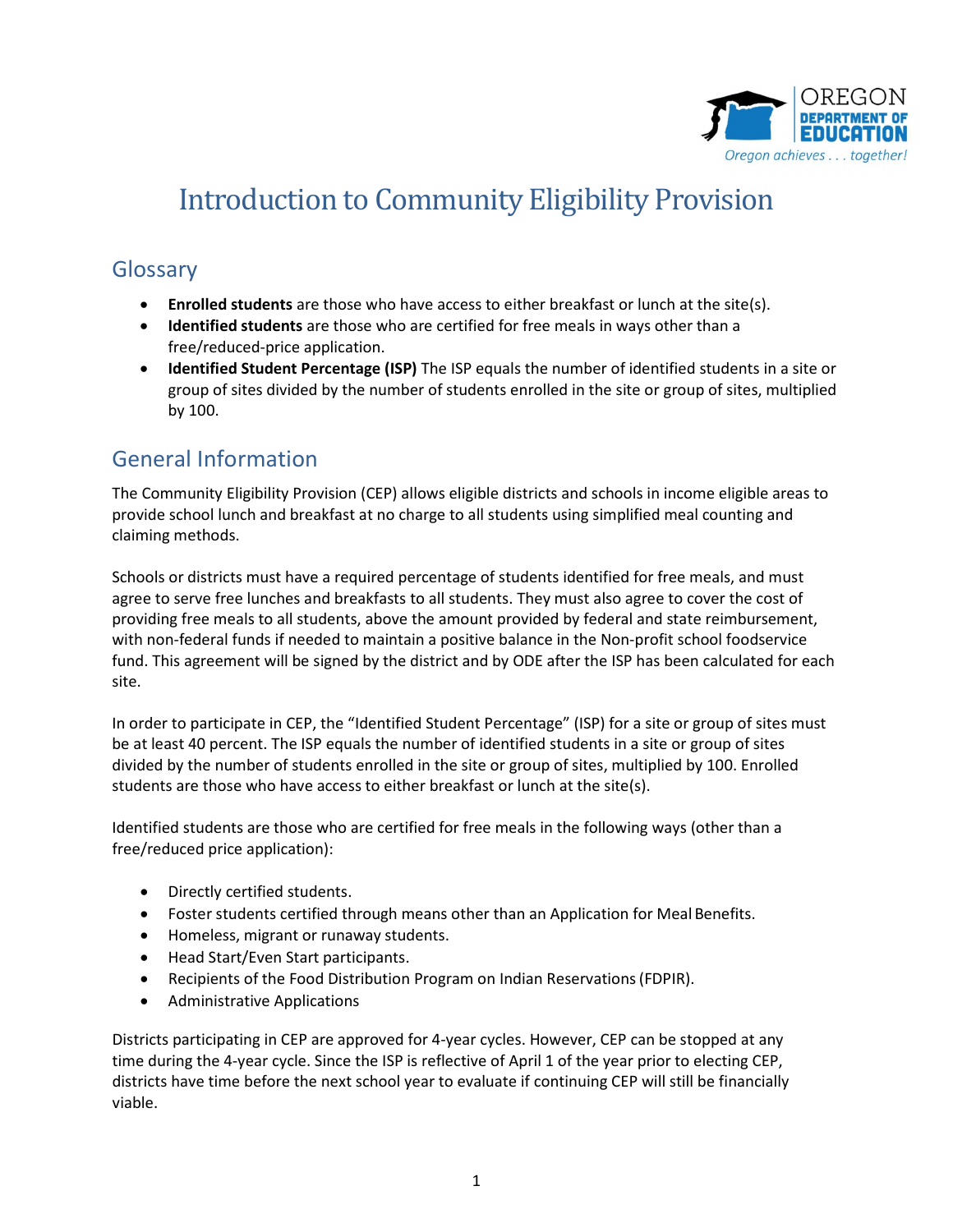There are other factors to consider before applying. The Community Eligibility Provision Decision Tree can help you decide if CEP is right for you.

Please visit the Special Provision webpage for step by step CEP data collection instructions and the Community Eligibility Provision Implementation Checklist. Please read all instructions for important information on preparing and submitting your application documents.

 Additional information related to this program may be found at: U.S. Department of Agriculture Community Eligibility Provision Web page

U.S. Department of Agriculture Community Eligibility Provision Planning and Implementation Guidance

# Student Success Act (SSA)

 Oregon's Community Eligibility Provision Incentive (CEPI) will provide additional state funding to approved CEP schools who meet the SSA eligibility requirements, as defined by **OAR 581-051-0610**. These state funds will be in addition to the federal meal reimbursements CEP schools receive making it possible for more schools to participate at a funding level that is more sustainable for the school. Applying for CEP is recommended for all schools who qualify.

 The Community Eligibility Provision Incentive (CEPI) will be available in the school year 2022-2023. CEPI will supplement the federal free reimbursement up to 90% for those sites, groups, or sponsors that qualify for CEP, but will receive less than 90% free claiming. By offering this supplemental, state-funded meal reimbursement, the legislature and the ODE are encouraging more CEP eligible schools to participate in the provision. This will benefit schools and ensure more students receive their breakfasts and lunches at no charge.

 A separate grant agreement for these supplemental state funds will be required, in addition to the agreement to operate federal CEP.

#### Important Dates

- April 1: Active enrolled student list for all sites from Student Information System.
- April 8: Cutoff date for methods of certifying students as identified for CEP (July 1, 2021 April 8, 2022).
- April 15: State Agency must provide current year district-wide eligibility and procedures to sponsors (post on website).
- May 1: State Agency must post list of eligible and near eligible schools on public website.
- June 30: Interested and currently approved CEP sponsors must complete the online CEP Annual Evaluation survey. In addition, interested and current CEP sponsors must submit primary source documents to State Agency.

## Tips

**•** Complete the online CEP Annual Evaluation survey as soon as possible. This enables ODE staff to monitor your district's progression through the CEP process and provide more effective assistance.